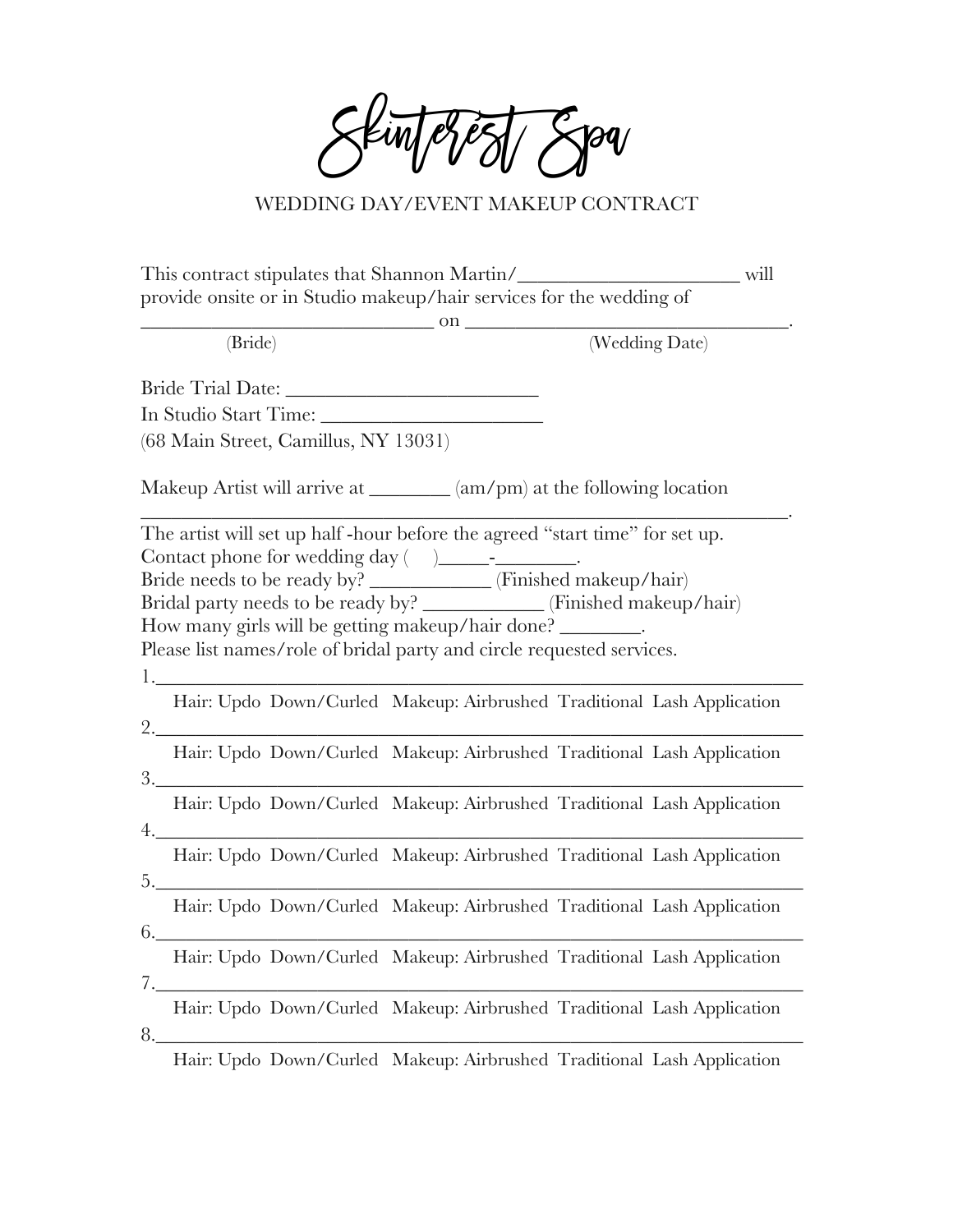| 9. |     |                       |                                                                        |  |
|----|-----|-----------------------|------------------------------------------------------------------------|--|
|    |     |                       | Hair: Updo Down/Curled Makeup: Airbrushed Traditional Lash Application |  |
|    |     | $10.$ $\qquad \qquad$ |                                                                        |  |
|    |     |                       | Hair: Updo Down/Curled Makeup: Airbrushed Traditional Lash Application |  |
|    | 11. |                       |                                                                        |  |
|    |     |                       | Hair: Updo Down/Curled Makeup: Airbrushed Traditional Lash Application |  |
|    |     | 12.                   |                                                                        |  |
|    |     |                       | Hair: Updo Down/Curled Makeup: Airbrushed Traditional Lash Application |  |

Makeup:

Airbrush makeup lasts 12+ hours pricing \$65

Basic foundation pricing is \$50

Add on: false eyelashes \$10

Hair Style/ Updo:

All Updos start at \$50+

Contracted services Per Person: You may add people up to four weeks before wedding time if time allows for makeup/hair. You may subtract people up to four weeks of the wedding date. After that, 50% of their services will be due day of the wedding day.

Deposit: \$80 non-refundable deposit and contract is required to reserve and hold date. Deposit and contract is due at the trial, it also can be mailed to Skinterest Spa 68 Main Street Camillus, NY 13031and check made to Shannon Martin.

Payment in full consideration for all services rendered by artist the day of the wedding at the location, the client agrees to make the following payment to artist in cash or check or Venmo. All checks need to be made out to Shannon Martin.

Artist does travel locally free of charge within 15 mile radius. Travel rates: .50cents a mile to and from the location of the site if 25+ minutes away from artists address.

Artist's obligation to give Service is subject to the unavailability of the artist as a result of sickness, accidents, acts of god and other reasons beyond the artist's control. Artist may have another Makeup Artist/Hairstylist accompany her to help if she feels she may not be able to get everyone done in a timely manner.